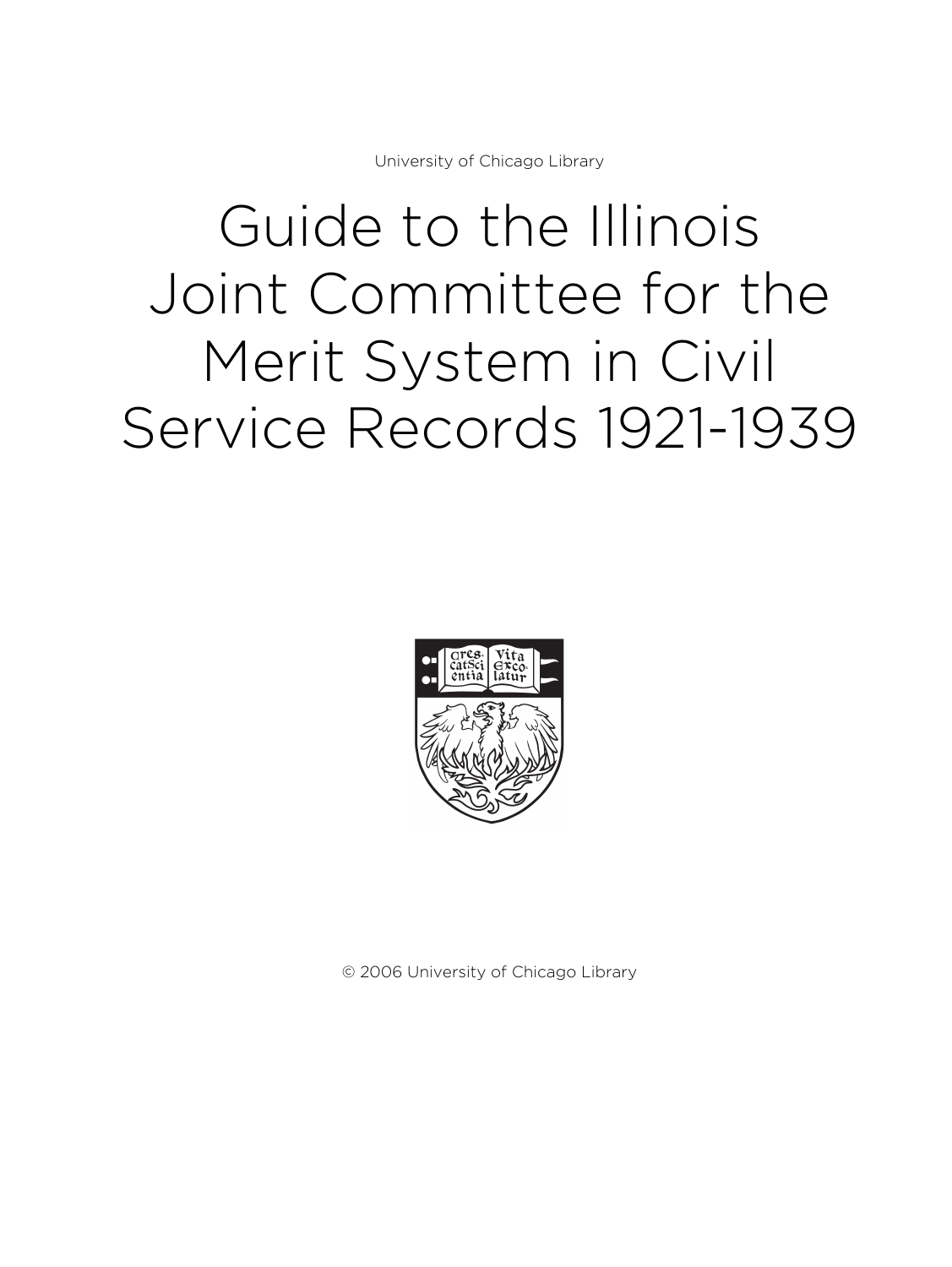# **Table of Contents**

| Descriptive Summary                                       | 3 |
|-----------------------------------------------------------|---|
| Information on Use                                        | 3 |
| Access                                                    | 3 |
| Citation                                                  | 3 |
| <b>Historical Note</b>                                    | 3 |
| Scope Note                                                | 4 |
| <b>Related Resources</b>                                  | 4 |
| <b>Subject Headings</b>                                   | 4 |
| <b>INVENTORY</b>                                          | 4 |
| Series I: Mary Kelborne Nelson Correspondence             | 4 |
| Series II: Organization of Joint Committee and Affiliates | 5 |
| Series III: Committee Materials                           |   |
|                                                           |   |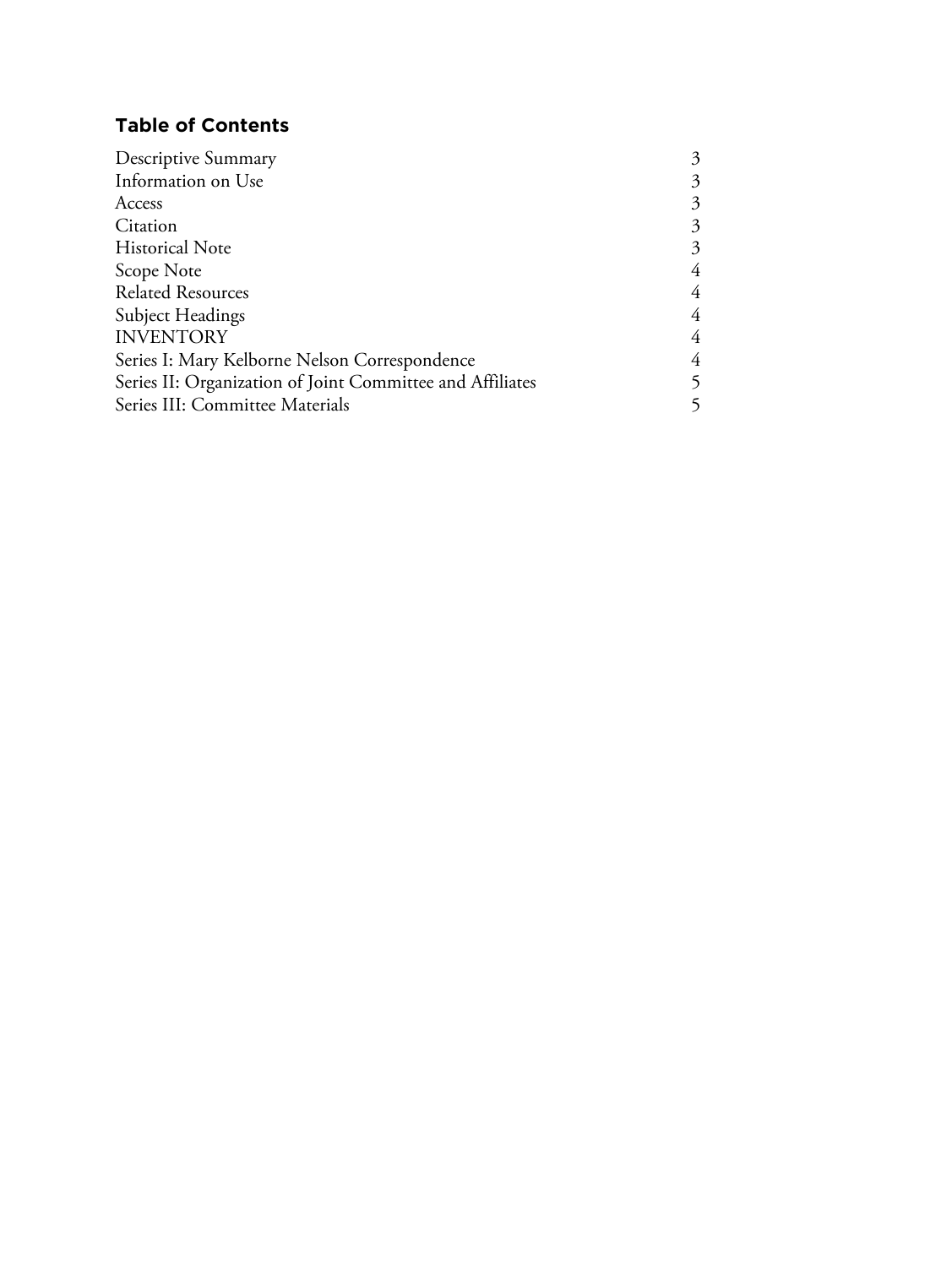# **Descriptive Summary**

| <b>Identifier</b> | <b>ICU.SPCL.IJCFMS</b>                                                                                                                                                                                                                                                                                                                |
|-------------------|---------------------------------------------------------------------------------------------------------------------------------------------------------------------------------------------------------------------------------------------------------------------------------------------------------------------------------------|
| <b>Title</b>      | Illinois Joint Committee for the Merit System in Civil Service Records                                                                                                                                                                                                                                                                |
| <b>Date</b>       | 1921-1939                                                                                                                                                                                                                                                                                                                             |
| <b>Size</b>       | .5 linear ft. $(1 \text{ box})$                                                                                                                                                                                                                                                                                                       |
| <b>Repository</b> | Special Collections Research Center<br>University of Chicago Library<br>1100 East 57th Street<br>Chicago, Illinois 60637 U.S.A.                                                                                                                                                                                                       |
| <b>Abstract</b>   | The Illinois Joint Committee for the Merit System in the Civil Service<br>was formed in 1932 as a steering committee for the effort to strengthen<br>and improve the civil service requirements in Illinois. The Records contain<br>correspondence, annual reports, minutes, newspaper clippings, and<br>scrapbooks of the Committee. |

# **Information on Use**

# **Access**

No restrictions.

# **Citation**

When quoting material from this collection, the preferred citation is: Illinois Joint Committee for the Merit System in Civil Service. Records, [Box #, Folder #], Special Collections Research Center, University of Chicago Library

# **Historical Note**

The Illinois Joint Committee for the Merit System in the Civil Service was formed in 1932 as a steering committee for the effort to strengthen and improve the civil service requirements in Illinois. In particular, the group centered its efforts on local and state legislation concerning the employment of Illinois public servants, including sanitary district workers, substitute teachers, park employees and rural health officials. This work was done in affiliation with thirty-four local groups, including the Illinois and Hyde Park League of Women Voters, the Illinois Federation of Women's Clubs, the Catholic Women's League, the Municipal Employees' Society, the Juvenile Protective Association and the Illinois Federation of Labor. After seven active years, the committee merged with the Civil Service Association of Illinois in 1939.

One of the organizers and the first chairman of the Joint Committee was Mary Kelborne Nelson, who maintained leadership throughout the 1930's. A consistent advocate for civil service reform, Nelson had lobbied for the defeat of an anti-civil service law (the Wheeler Bill) in 1921, and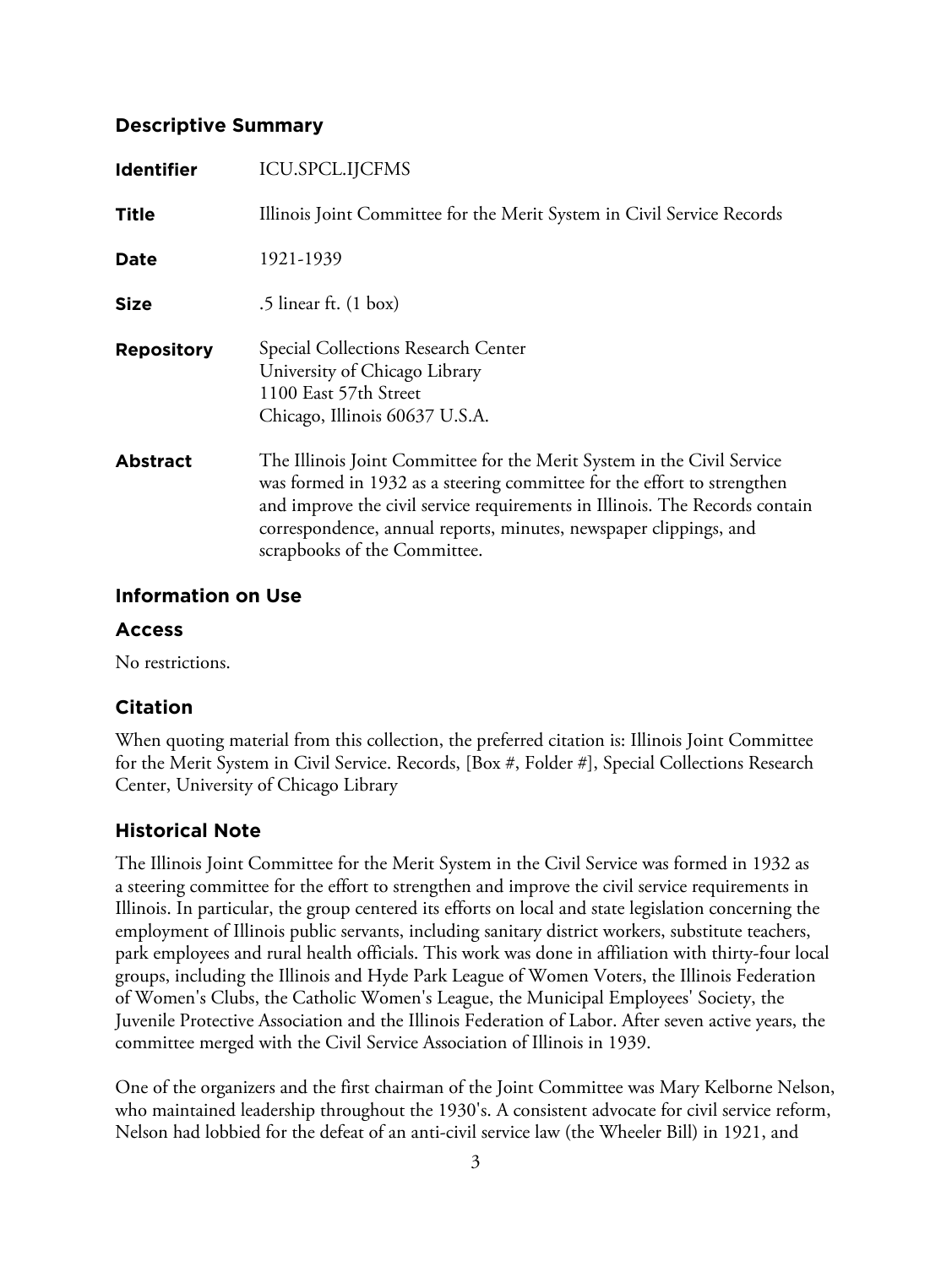throughout the 1920's worked closely with the Chicago and Illinois Civil Service Reform Associations.

# **Scope Note**

The Illinois Joint Committee for the Merit System in Civil Service records contain correspondence, annual reports, minutes, newspaper clippings, and scrapbooks of the Committee.

The collection is divided into three series: Series I: Mary Kelborne Nelson Correspondence; Series II: Organization of Joint Committee and Affiliates; Series III: Committee Materials.

# **Related Resources**

The following related resources are located in the Department of Special Collections:

http://www.lib.uchicago.edu/e/spcl/select.html

# **Subject Headings**

- Nelson, Mary Kelborne
- Illinois Joint Committee for the Merit system in the Civil Service
- Civil service-Illinois
- Civil service reform
- Civil service reform-Illinois
- Deans (Education)

# **INVENTORY**

# **Series I: Mary Kelborne Nelson Correspondence**

**Box 1 Folder 1** April-November 1933 **Box 1 Folder 2** November-December 1933 **Box 1 Folder 3** January-April 1934 **Box 1 Folder 4** May-December 1934 **Box 1 Folder 5** January-April 1935 **Box 1 Folder 6**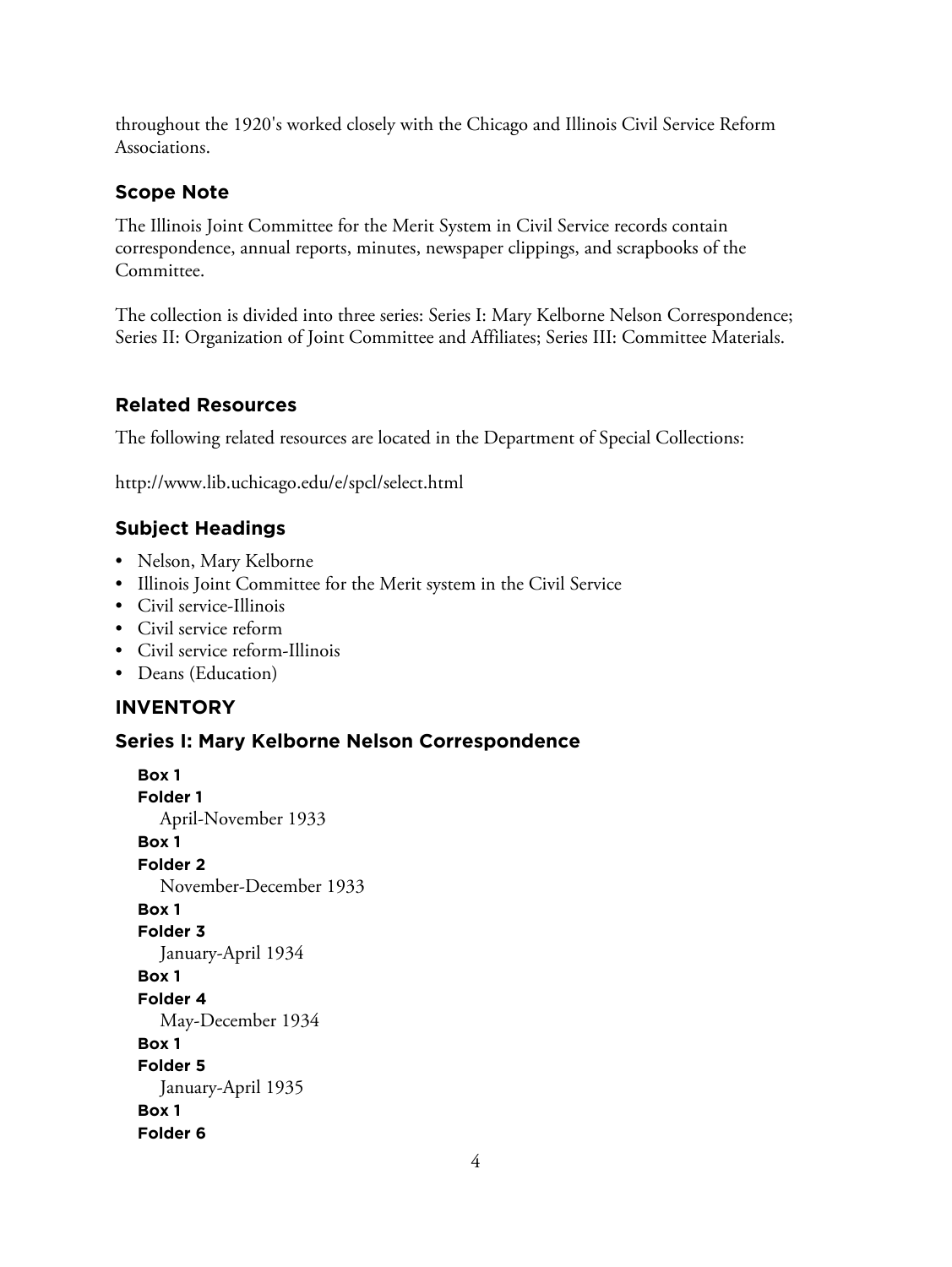May-December 1935 **Box 1 Folder 7** January-October 1936 **Box 1 Folder 8** November-December 1936 **Box 1 Folder 9** January-May 1937 **Box 1 Folder 10** May-December 1937 **Box 1 Folder 11** January-December 1938 **Box 1 Folder 12** January-December 1939

## **Series II: Organization of Joint Committee and Affiliates**

#### **Box 1**

#### **Folder 13**

Anti-Wheeler Bill; Woman's Joint Committee in Illinois Cook County Federation of Women's Club pamphlet

# **Box 1**

#### **Folder 14**

Woman's City Club of Chicago and the Civil Service Association of Chicago; Correspondence, 1921-1927

## **Box 1**

#### **Folder 15**

County Bureau of Public Welfare

#### **Box 1**

## **Folder 16**

Woman's City Club; Rural Health Committee, 1929

# **Box 1**

## **Folder 17**

Woman's City Club; Rural Health Committee, Civil Service Committee, 1932

#### **Box 1**

#### **Folder 18**

Woman's City Club; Rural Health Committee, National Merit Dinner, 1931

#### **Box 1**

## **Folder 19**

Proposed plans for Illinois Federal Employment Service

#### **Series III: Committee Materials**